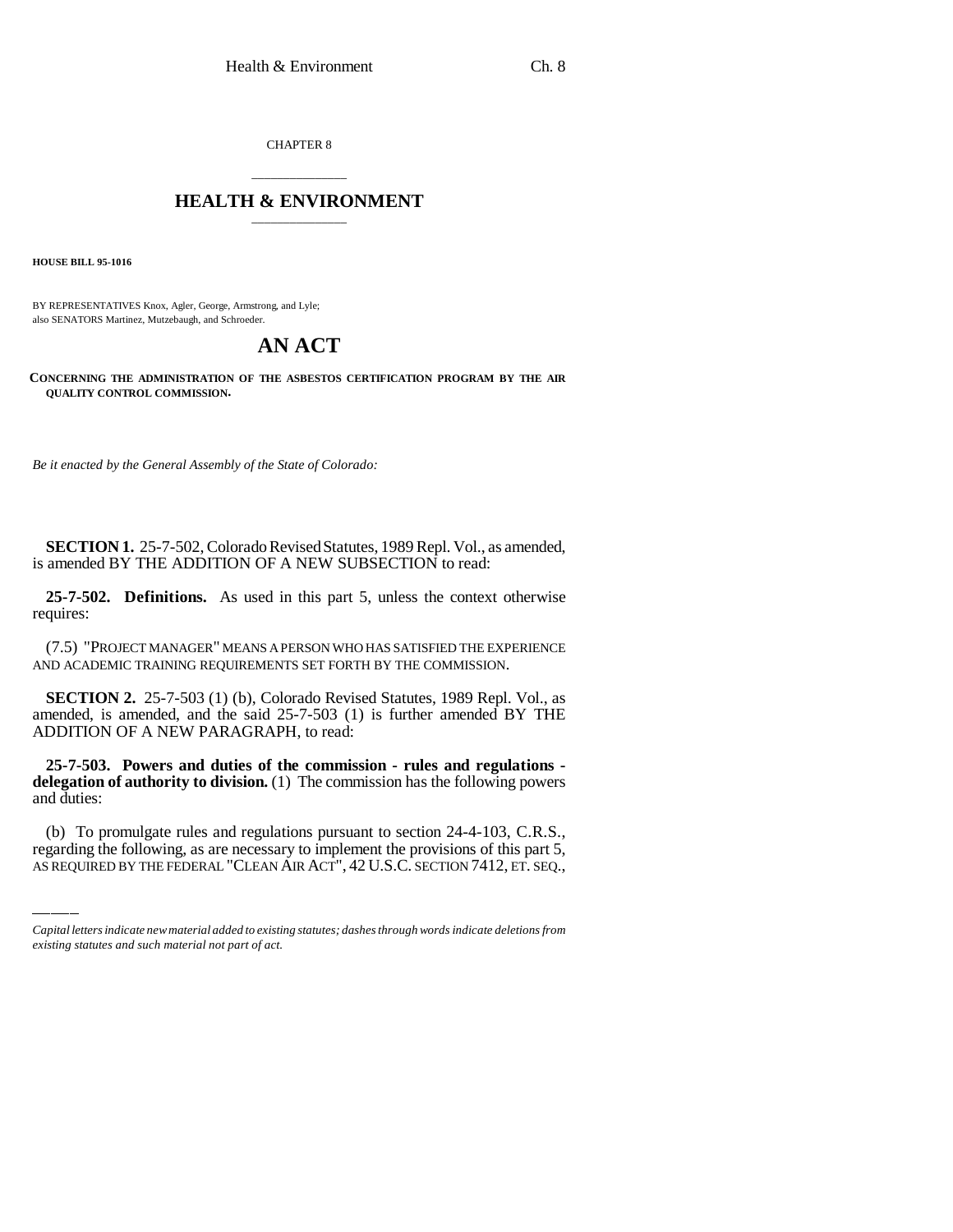AS AMENDED:

(I) Determination of the minimum scope of asbestos abatement to which the provisions of this part 5 shall apply, but not less than fifty TWO HUNDRED SIXTY linear feet on pipes or thirty-two ONE HUNDRED SIXTY square feet on other materials or the equivalent of a fifty-five-gallon drum;

(II) Requirements of notification, AS CONSISTENT WITH THE FEDERAL ACT, to demolish, renovate, or perform asbestos abatement in any building, structure, facility, or installation, or any portion thereof, which contains asbestos, except within such minimum scope of asbestos abatement or when otherwise exempt;

(III) Procedures for the inspection and monitoring of sites where demolition, renovation, or the performance of asbestos abatement is taking place, including rules assuring that aggressive air monitoring shall be utilized only in the context of conducting final clearance of an abatement project as outlined in the "Asbestos Hazardous Emergency Response Act" and pursuant to the regulations found at 40 C.F.R. part 763. Specifications as listed in "measuring airborne asbestos following an abatement action", published by the environmental protection agency in 1985, shall be adopted by the commission as criteria for aggressive sampling.

(IV) (A) Fees for notifications to demolish, renovate, or perform asbestos abatement and for any associated site inspections or necessary monitoring for compliance with this part 5.

(B) FEES PURSUANT TO THIS SUBPARAGRAPH (IV) SHALL BE PAID ON AN ANNUAL BASIS FOR LARGE CONTIGUOUS FACILITY COMPLEXES AND ON AN INDIVIDUAL NOTIFICATION BASIS FOR SMALL NONCONTIGUOUS FACILITIES.

(V) REQUIREMENTS TO PREVENT ANY REAL OR POTENTIAL CONFLICT OF INTEREST BETWEEN THE IDENTIFICATION OF ASBESTOS-CONTAINING MATERIALS AND THE ABATEMENT OF SUCH MATERIALS IN PUBLIC AND COMMERCIAL BUILDINGS, INCLUDING REQUIREMENTS THAT PROJECT MANAGERS BE USED ON PROJECTS OF A CERTAIN SIZE, THAT PROJECT MANAGERS BE INDEPENDENT OF THE ABATEMENT CONTRACTOR AND WORK STRICTLY ON BEHALF OF THE BUILDING OWNER TO THE EXTENT FEASIBLE, AND THAT BUILDING OWNERS MAY SEEK WAIVERS FROM THE PROJECT MANAGER REQUIREMENTS.

(f) (I) TO ADOPT RULES PURSUANT TO SECTION 24-4-103, C.R.S., SETTING OUT REQUIRED TRAINING FOR PERSONS APPLYING FOR CERTIFICATION, RECERTIFICATION, OR RENEWAL OF CERTIFICATES AS REQUIRED BY REGULATIONS PROMULGATED BY THE FEDERAL ENVIRONMENTAL PROTECTION AGENCY OR THE OCCUPATIONAL SAFETY AND HEALTH ADMINISTRATION.

(II) TRAINING REQUIRED PURSUANT TO THIS PARAGRAPH (f) SHALL NOT BE UNDULY DUPLICATIVE OR EXCESSIVE.

(III) REFRESHER COURSES SHALL BE REQUIRED ANNUALLY.

**SECTION 3.** The introductory portion to 25-7-506 (2) and 25-7-506 (5), Colorado Revised Statutes, 1989 Repl. Vol., as amended, are amended to read: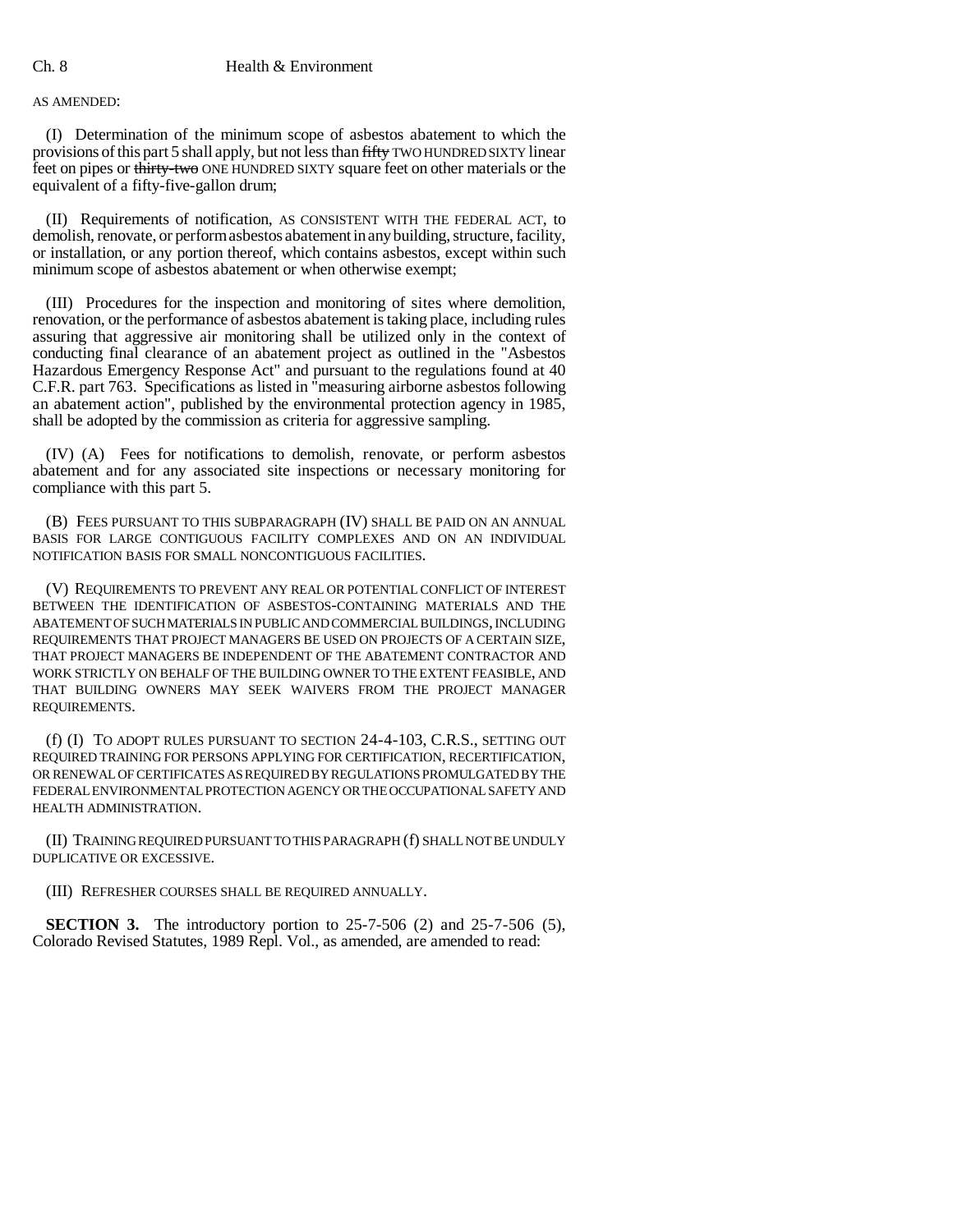**25-7-506. Certificate of trained supervisors - application - approval by division - responsibilities of trained supervisors - renewal of a certificate.** (2) Within thirty days after receiving a completed application and the results of the examination administered pursuant to paragraph  $(b)$  of this subsection (2), the division shall issue a certification valid for one year A ONE-, THREE-, OR FIVE-YEAR PERIOD from the date of issuance upon a finding:

(5) Any certificate that has lapsed shall be deemed to have expired. A certificate issued pursuant to this section may be renewed prior to expiration upon payment of a renewal fee set by the commission. An individual may reinstate an expired certificate within two years of such expiration upon payment of a reinstatement fee set by the commission. An individual whose certificate has lapsed for a period longer than two years after expiration shall apply to the division for certification as required by this section and shall not be recertified until the division determines that such individual has complied with the provisions of subsections (1) and (2) of this section.

**SECTION 4.** Part 5 of article 7 of title 25, Colorado Revised Statutes, 1989 Repl. Vol., as amended, is amended BY THE ADDITION OF A NEW SECTION to read:

**25-7-507.5. Renewal of certificates - recertification.** (1) ANY CERTIFICATE ISSUED PURSUANT TO THIS PART 5 THAT HAS LAPSED SHALL BE DEEMED TO HAVE EXPIRED.

(2) (a) A CERTIFICATE ISSUED PURSUANT TO THIS PART 5 MAY BE RENEWED PRIOR TO EXPIRATION UPON PAYMENT OF A RENEWAL FEE SET BY THE COMMISSION.

(b) RENEWAL OF A CERTIFICATE MAY BE MADE FOR TIME PERIODS OF ONE, THREE, OR FIVE YEARS PURSUANT TO RULES PROMULGATED BY THE COMMISSION.

(3) AN INDIVIDUAL MAY REINSTATE AN EXPIRED CERTIFICATE WITHIN ONE YEAR AFTER SUCH EXPIRATION UPON PAYMENT OF A REINSTATEMENT FEE IN AN AMOUNT SET BY THE COMMISSION.

(4) AN INDIVIDUAL WHOSE CERTIFICATE HAS LAPSED FOR A PERIOD LONGER THAN ONE YEAR AFTER EXPIRATION SHALL APPLY TO THE DIVISION FOR CERTIFICATION AS REQUIRED BY THIS PART 5 AND SHALL NOT BE RECERTIFIED UNTIL THE DIVISION DETERMINES THAT SUCH INDIVIDUAL HAS FULLY COMPLIED WITH THE REQUIREMENTS OF THIS PART 5 AND ANY RULES PROMULGATED PURSUANT THERETO.

(5) (a) ANY INDIVIDUAL WHOSE CERTIFICATE HAS LAPSED BECAUSE SUCH INDIVIDUAL HAS NOT COMPLETED THE REFRESHER COURSE REQUIRED PURSUANT TO SECTION 25-7-503 (1) (f), MAY COMPLETE SUCH REFRESHER COURSE WITHIN ONE YEAR AFTER THE DATE THE CERTIFICATE LAPSES.

(b) COMPLETION OF THE REFRESHER COURSE SHALL BE A REQUIREMENT FOR RECERTIFICATION.

(c) (I) THE COMMISSION SHALL PROMULGATE RULES GOVERNING REFRESHER TRAINING PROGRAMS FOR PERSONS IN BOTH SCHOOL AND NONSCHOOL ASBESTOS ABATEMENT. SUCH PROGRAMS SHALL NOT EXCEED THE REQUIREMENTS OF REFRESHER TRAINING MANDATED UNDER THE FEDERAL "ASBESTOS HAZARD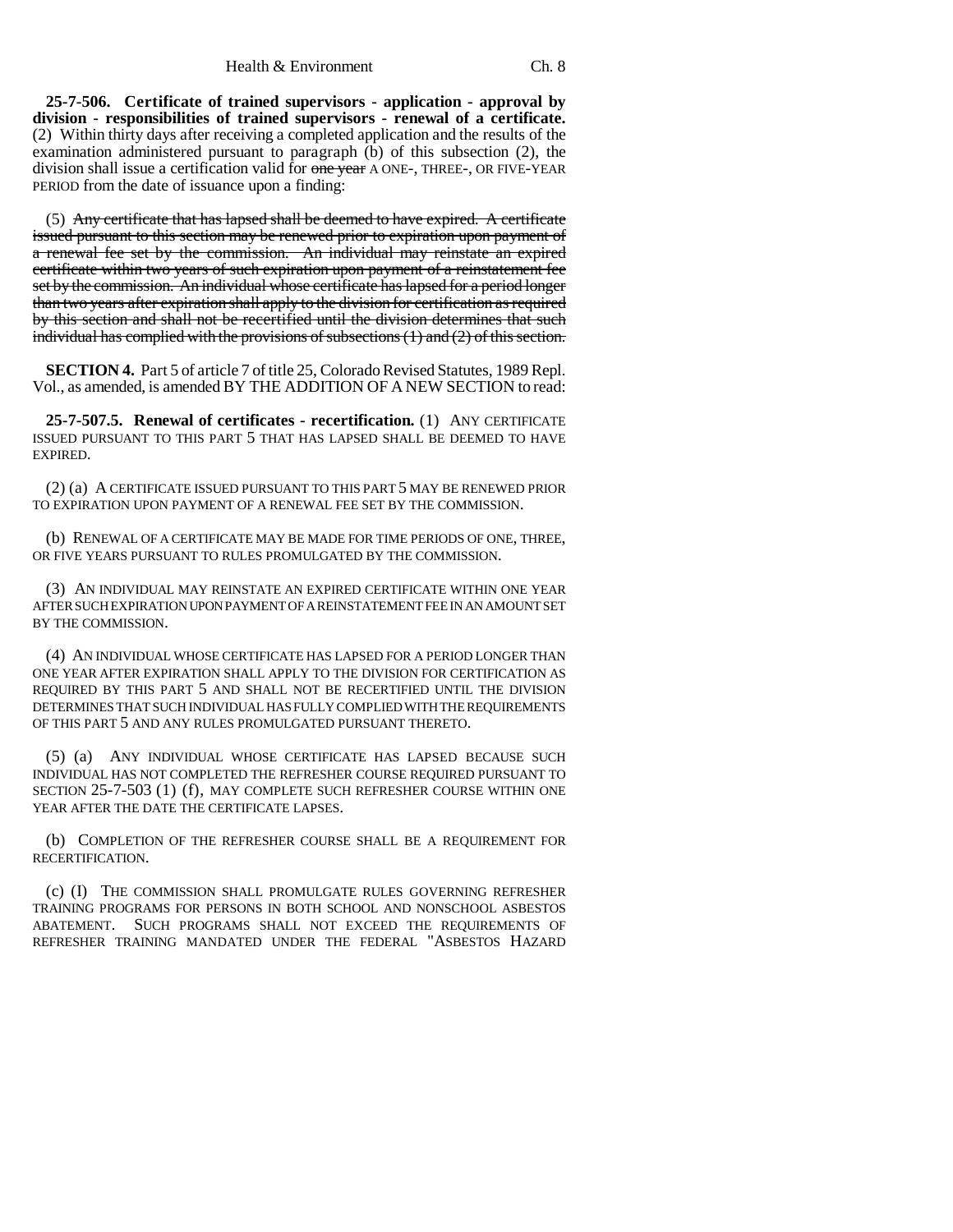EMERGENCY RESPONSE ACT OF 1986" (PUBLIC LAW 99-519) AND ANY RULES PROMULGATED PURSUANT TO SUCH FEDERAL LAW.

(II) IN ADOPTING RULES THE COMMISSION SHALL ENSURE THAT REFRESHER TRAINING REQUIREMENTS ARE RELATED TO ENSURING CONTINUING COMPETENCY IN ASBESTOS ABATEMENT PROCEDURES.

(III) THE DIVISION SHALL IMPLEMENT A SYSTEM OF TESTING TO MEASURE THE KNOWLEDGE OBTAINED BY CERTIFIED PERSONS ATTENDING THE REFRESHER TRAINING PROGRAMS. SUCH TESTING SHALL NOT EXCEED THE REQUIREMENTS OF REFRESHER TRAINING MANDATED PURSUANT TO FEDERAL LAW.

**SECTION 5.** 25-7-508 (2) (a) (II), (2) (b), and (6), Colorado Revised Statutes, 1989 Repl. Vol., as amended, are amended to read:

**25-7-508. Grounds for disciplinary action - letters of admonition - denial of certification - suspension, revocation, or refusal to renew - requirement for corrective education - administrative fines.** (2) (a) The division may take disciplinary action in the form of the issuance of a letter of admonition or, in conformity with the provisions of article 4 of title 24, C.R.S., the suspension, revocation, or refusal to renew certification pursuant to section 25-7-505, 25-7-506, or 25-7-507, should the division find that a person certified under this part 5:

(II) (A) Has been subject to a disciplinary action relating to a certification or other form of registration or license to practice asbestos abatement under this part 5 or any related occupation in any other state, territory, or country for disciplinary reasons, which action shall be deemed to be prima facie evidence of grounds for disciplinary action, including denial of certification by the division.

(B) This subparagraph (II) shall apply only to disciplinary actions based upon acts or omissions in such other state, territory, or country substantially similar to those set out as grounds for disciplinary action pursuant to this part 5.

(C) A PLEA OF NOLO CONTENDERE OR ITS EQUIVALENT TO A CHARGE OF VIOLATING A LAW OR REGULATION GOVERNING THE PRACTICE OF ASBESTOS REMOVAL IN ANOTHER STATE, TERRITORY, OR COUNTRY THAT IS ACCEPTED BY THE DISCIPLINING BODY OF SUCH OTHER STATE, TERRITORY, OR COUNTRY MAY BE CONSIDERED TO BE THE SAME AS A FINDING OF GUILT FOR PURPOSES OF A HEARING CONDUCTED BY THE DIVISION PURSUANT TO THIS SUBSECTION (2).

(b) When a complaint or an investigation discloses an instance of misconduct which, in the opinion of the division, does not warrant formal action SUSPENSION OR REVOCATION by the division but which should not be dismissed as being without merit, a letter of admonition may be sent by certified mail to the certified person against whom a complaint was made and a copy thereof to the person making the complaint, but, when a letter of admonition is sent by certified mail by the division to a certified person complained against, such certified person shall be advised that he SUCH PERSON has the right to request in writing, within twenty days after proven receipt of the letter, that formal disciplinary proceedings be initiated against him SUCH PERSON to adjudicate the propriety of the conduct upon which the letter of admonition is based. If such request is timely made, the letter of admonition shall be